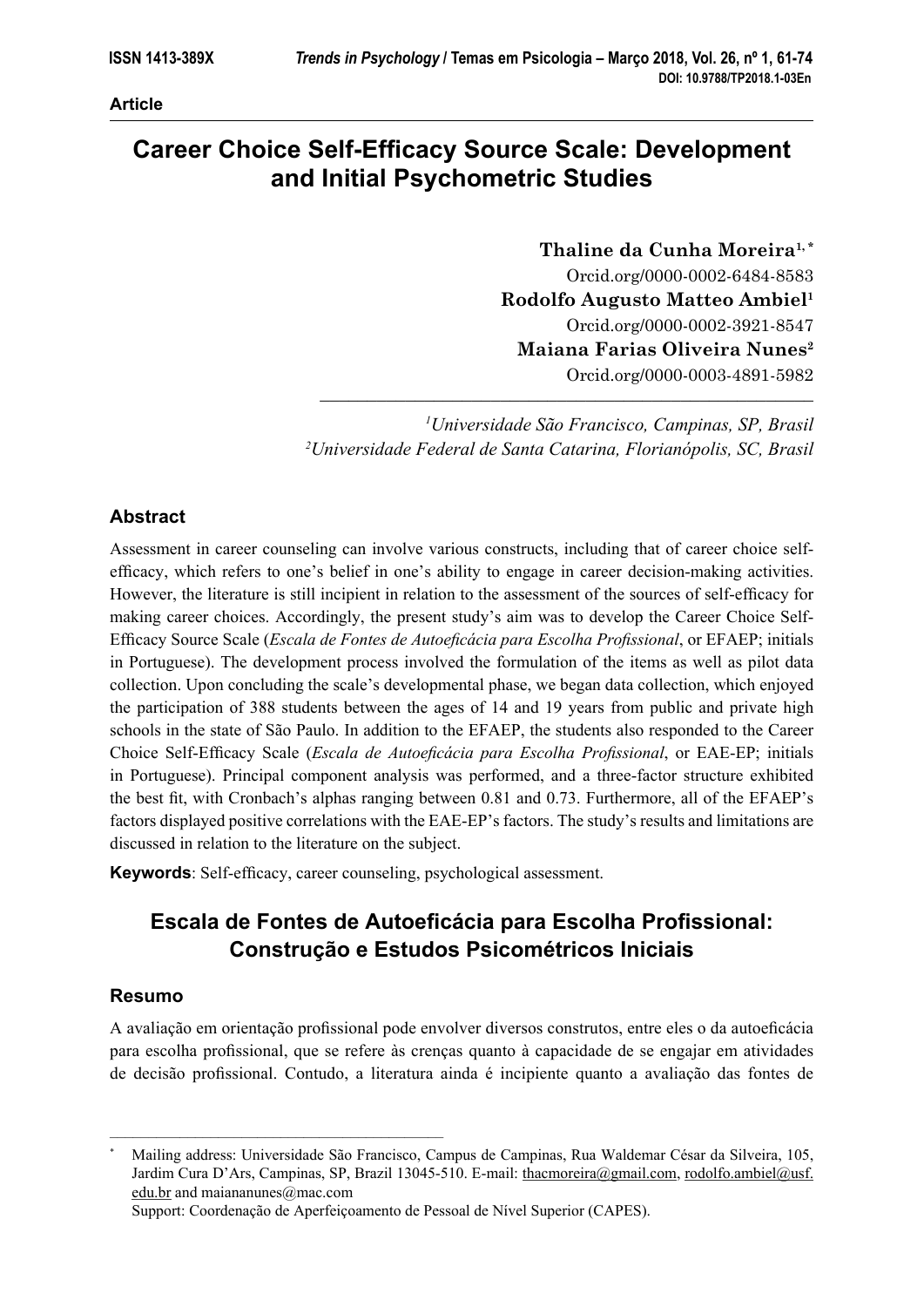autoefi cácia em tal domínio. Assim, o presente estudo teve por objetivo a construção da Escala de Fontes de Autoeficácia para Escolha Profissional (EFAEP). O processo de construção envolveu a formulação dos itens e a coleta piloto. Finalizado o processo de construção, deu-se início a coleta de dados, da qual participaram 388 estudantes das três séries do ensino médio, com idades entre 14 e 19 anos, de escolas públicas e particulares do interior do estado de São Paulo. Além da EFAEP, os alunos também responderam à Escala de Autoeficácia para Escolha Profissional (EAE-EP). Análises de componentes principais foram realizadas e uma estrutura com três fatores apresentou o melhor ajuste, com alfas de Cronbach variando entre 0,81 e 0,73. Além disso, todos os fatores da EFAEP se correlacionaram positivamente com os fatores da EAE-EP. Os resultados e limitações do estudo são discutidos de acordo com a literatura sobre o assunto.

Palavras-chave: Autoeficácia, orientação profissional, avaliação psicológica.

# **Escala de Fontes de Autoeficácia para Escolha Profissional: Construcción y Estudios Psicométricos Iniciales**

#### **Resumen**

La evaluación de la orientación vocacional puede envuelve diversos constructos, entre los cuales está la autoeficacia para decisión profesional, que se refiere a las convicciones de la capacidad de envolverse en la actividad de decisión profesional. Sin embargo, la literatura es incipiente como la evaluación de las fuentes de autoeficácia en la decisión profesional. De esta forma, el presente estudio tuvo el objetivo de construir la Escala de Fontes de Autoeficácia para Escolha Profissional (EFAEP). Lo proceso de elaboración implica la formulación de los ítems e la colecta piloto. Finalizando el proceso de elaboración, se Dio continuidad a la colecta de datos, de la cual participaron 388 estudiantes de los tres años de secundaria superior, con edades entre 14 y 19 años, de escuelas públicas y privadas del interior de São Paulo, Brasil. Además de la EFAEP, los estudiantes también respondiero la Escala de Autoeficácia para Escolha Profissional (EAE-EP). Fueron realizadas análisis de los principales componentes e de la una estructura de tres factores que presentó mejor ajuste, con alfas de Cronbach entre 0.81 y 0.73. Además, todos los factores de EFAEP correlacionan positivamente con los factores de EAE-EP. Los resultados y limitaciones del estudio son discutidos de acuerdo con la literatura del asunto.

Palabras clave: Autoeficacia, orientación vocacional, evaluación psicológica.

Self-efficacy beliefs relate to confidence in one's capacity to organize and carry out specific actions in order to attain certain achievements (Bandura, 1997). This construct is an integral part of Bandura's (1977) Social Cognitive Theory, which introduces both the view point according to which individuals are the agents of their own actions and the notion that people undergo a dynamic process (known as reciprocal determinism) that involves interactions between behavior, environmental factors and personal factors (Azzi, Vieira, Iaochite, Ferreira, & Guerreiro-Casanova, 2014; Bandura, 2008; Pajares & Olaz, 2008).

Playing a vital role among such concepts, self-efficacy beliefs also influence human motivation, individual achievements and emotional states, as well as being an integral part of the self-regulation of human behavior and cognition, affecting the amount of effort dedicated to a task and the perseverance and resilience required to face difficulties (Bandura, 2009; Pajares, 2002; Pajares & Olaz, 2008). Such beliefs take the form of a series of dynamic self-beliefs, acting in a particular situation (Lent, Brown, & Hackett, 1994). They can be applied in a specific field of work – such as afield related to science (Britner & Pajares, 2006) or mathematics (Usher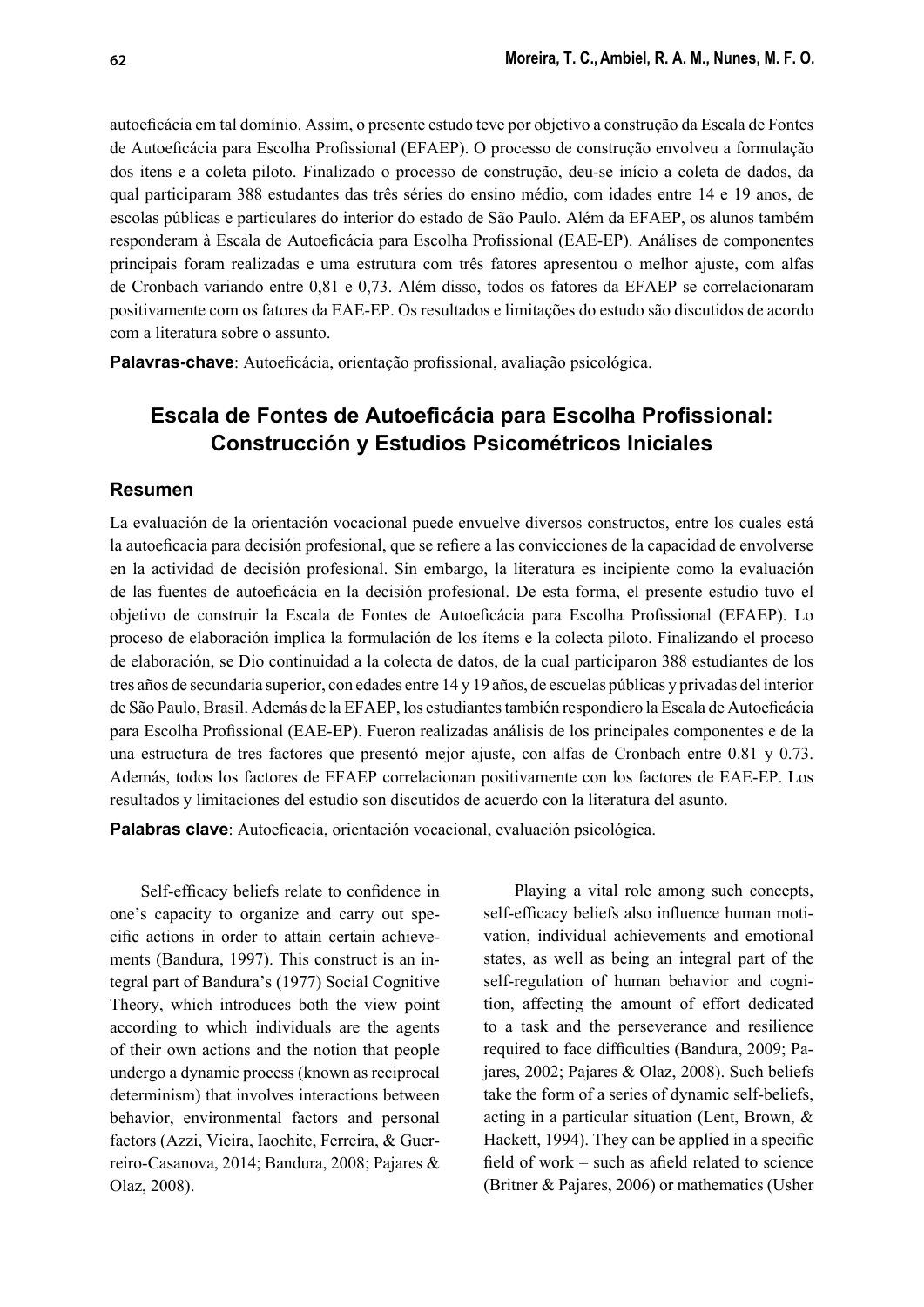& Pajares, 2009), or in the career development context (Betz  $& Luzzo, 1996$ ) – and they can be assessed in a general manner, although their utility is more restricted in this case (Bandura, 1997).

Self-efficacy beliefs are developed based on four information sources: enactive mastery experiences, vicarious experiences, verbal persuasion and physiological/emotional states (Bandura, 1997). In the present study, we opted for employing the source nomenclature recommended by Nunes and Noronha (2011).

The first source (known as enactive mastery experiences or personal experiences) exerts the greatest influence on self-efficacy beliefs because it involves interpreting prior experiences. This source furnishes legitimate information in relation to a person's behavior, indicating his/ her chances of succeeding in a particular activity (Bandura, 1997; Pajares, 2002). Successful situations tend to strengthen self-efficacy beliefs, while failure tends to weaken them, particularly when it occurs early on or when it provides no relevant information as to the effort itself. New experiences are apportioned in "doses" in line with the individual's preexisting perceptions, being incorporated into his/her prior beliefs (Nunes, 2008).

The second source (known as vicarious experiences or vicarious learning) refers both to observing other people executing a certain task and to making inferences as to one's own capacity based on comparisons with other people who are considered similar (Pajares, 2002). This information source tends to be less efficient than the first source, but it can be pertinent when people doubt their own capacity or lack prior experience in a certain area. Seeing other people succeeding or failing in an activity can improve or worse none's assessment of self-efficacy (Bandura, 1997; Pajares, 2002).

The third information source (known as verbal persuasion) refers to other people's verbal opinions that are transmitted in the form of positive or negative feedback that can either strengthen or weaken one's self-efficacy beliefs (Pajares, 2002). The usefulness of this source is limited when there is no real likely hood of the individual successfully performing the task. Nonetheless, when the individual receives positive feedback, he/she can make greater efforts to carry out the required action. Verbal persuasion's impact on self-efficacy belief development is even greater when individuals believe there is some likelihood that their behavior will produce the expected outcome (Bandura, 1997).

The fourth and final self-efficacy information source relates to how people interpret their physiological and emotional states, such as anxiety, stress and mood. Individuals can acquire some information about their self-efficacy by evaluating their emotional and physiological state while performing a task. Their somatic and emotional reactions act as an indicator of success or failure in the activity. Anxiety, fear and negative thoughts concerning one's capabilities can lower one's perceived self-efficacy, causing stress and, consequently, poor performance. In order to enhance one's perceived self-efficacy, it is important to promote emotional well-being and reduce negative emotional states (Pajares, 2002; Pajares & Olaz, 2008).

Self-efficacy sources furnish information that is relevant to the development of self-efficacy beliefs, becoming integrated with them by way of cognitive and reflexive processing. Furthermore, personal, social and circumstantial factors can influence the way in which an individual interprets such information (Bandura, 1997). Hence, the four information sources are not responsible for producing a "direct" assessment of one's perception of self-efficacy due to the fact that judgments of one's competence, perceptions of one's weakness or strength, result from the way people interpret the situations they experience, which contributes to strengthening or weakening their self-efficacy beliefs (Nunes, 2008; Pajares & Olaz, 2008).

The self-efficacy sources can function independently or concurrently; hence, at the same time that people assess their prior experiences and the efforts they dedicate to a task, they also observe the behavior of individuals that are similar to them, receive some form of feedback as to their performance and evaluate their physical and emotional state. Since the sources interact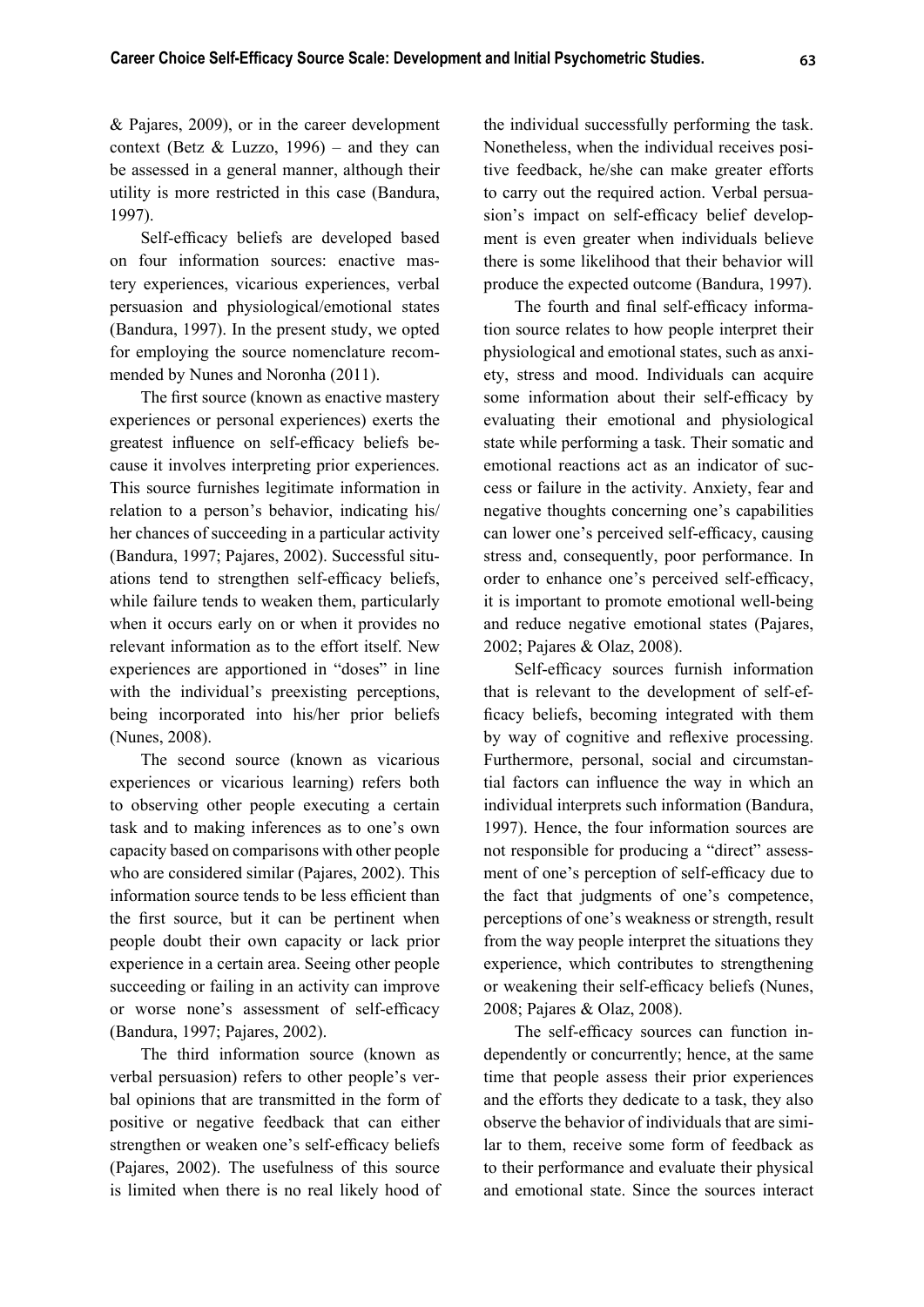mutually, each source, depending on its strength, can influence the development of beliefs to a greater or lesser extent (Nunes, 2008).

The information furnished by the sources for the development of self-efficacy beliefs can come from the most varied environments in which the individual may find himself, varying according to the culture that he/she is a part of and the field in which it is being applied (Ahn, Usher, Butz, & Bong, 2016). As aforementioned, the self-efficacy construct must be applied within specific contexts of performance; for example, it can be studied within the career-counseling context (Nunes & Noronha, 2011).

Within the context of studies focusing on careers, the Social Cognitive Career Theory (SCCT), which was proposed by Lent et al. (1994), has stood out. By way of this theory, the authors presented a theoretical framework for understanding career development, which is contextualized into the following three phases: development of vocational interests; academic and career choices; and performance in such activities. The principal theoretical reference for the development of this theory was Bandura's Social Cognitive Theory (SCT, 1977), of which two constructs were employed as a main point: self-efficacy and outcome expectations (Lent et al., 1994).

The SCCT is considered an improvement to the model proposed by Hackett and Betz (1981), who were pioneers in terms of applying self-efficacy to women within the career development context. Subsequently, Taylor and Betz (1983) proposed the Career Decision-Making Self-Efficacy Scale (CDMSE), an instrument used for assessing this construct.

Since then, assessment of the construct has taken root in various countries, originating research aimed at improving the scale and even leading to the development of other instruments based on it. In Brazil, Ambiel and Noronha (2012a) developed a scale for assessing the construct. Known as the *Escala de Autoefi cácia para Escolha Profi ssional* (Career Choice Self-Efficacy Scale), its purpose is to assess people's confidence in their ability to make career choices. The scale consists of four

factors (self-assessment, occupational data collection, practical vocational data searching, and future planning), plus an overall score (Ambiel & Noronha, 2012b). Recent studies have confirmed the consistency of the scale's structure and the adequacy of its items (Ambiel, Noronha, & Carvalho, 2015).

Earlier, dealing with another are a within the context of career counseling, Nunes and Noronha (2008, 2011) introduced an instrument known as the Scale of Self-Efficacy for Occupational Activities (EAAOc; initials in Portuguese), aiming at assessing perception of ability to carry out certain professional activities, according to Holland's typology of interests. In the instrument, the authors also proposed a session for assessing the sources of self-efficacy for such activities and identified two factors: one that is associated with genuine experiences (which combines personal experiences, verbal persuasion and physiological indicators); and the other, with vicarious learning.

In a review we conducted of the literature on the subject, this instrument was the only one we were able to locate in Brazil that relates to assessing self-efficacy sources within the career context; other than this instrument, in Brazil there is a scale for assessing this construct in relation to teachers (Iaochite & Azzi, 2012). At the international level, one finds studies focusing on this construct in other areas, such as mathematics (Lent, Lopez, Brown, & Gore, 1996; Usher, 2009; Usher & Pajares, 2009) and sciences (Britner & Pajares, 2006); students' writing skills (Pajares, Johnson, & Usher, 2007); and the academic context (Ahn, et al., 2016; Hampton & Mason, 2003; Joët, Bressoux, & Usher, 2011; Usher & Pajares, 2006, 2008). The majority of such studies were conducted in the United States.

Assessing sources of career choice self-efficacy becomes relevant with respect to optimizing self-efficacy belief intervention and development because such beliefs offer individuals more security and less anxiety in the career decisionmaking process (Lent et al., 1994). Furthermore, teenagers, who are the key players in career decision making, are susceptible to external and internal influences that directly affect the devel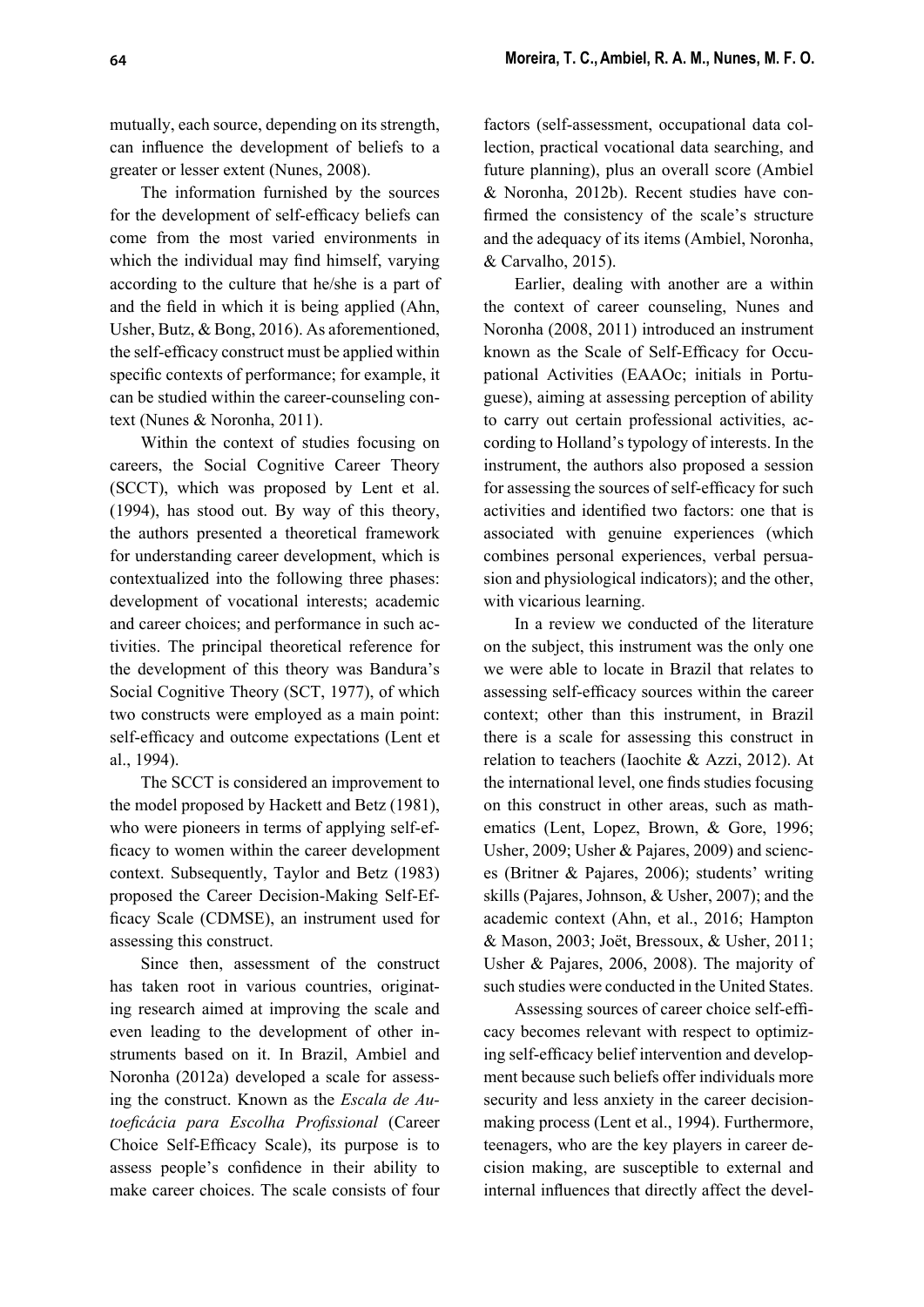opment of their self-efficacy beliefs (Lopes  $\&$ Teixeira, 2012; Matias et al., 2009).

Because of the importance of self-efficacy sources within this context, the present study's aim is to describe the development process of the Career Choice Self-Efficacy Source Scale (EFAEP; initials in Portuguese), seek validity evidence based on its internal structure and on correlations with other variables, and estimate its indices of accuracy. Accordingly, in light of the importance of developing psychometrically effective instruments for the practice of psychology in relation to career counseling, the instrument presented in the present article receives special emphasis, offering the opportunity to interpret data deriving from the Social Cognitive Theory and apply it within the context of adolescents' career development.

### *Development of the Career Choice*  Self-Efficacy Source Scale (EFAEP)

With respect to the Career Choice Self-Efficacy Source Scale's development, two instruments were employed as references: The self-efficacy source assessment section of Nunes and Noronha's (2011) Scale of Self-Efficacy for Occupational Activities (EAAOc; initials in Portuguese) was our principal model, while Ambiel and Noronha's (2012b) Career Choice Self-Effi cacy Scale (EAE-EP; initials in Portuguese) was employed since it is a measure of self-efficacy in this field and because it provides convergent validity.

Accordingly, the items of the EAAOc's source scale were rewritten taking into consideration the factors proposed in the EAE-EP: self-efficacy (SE) for self-assessment; SE for occupational data collection; SE for practical vocational data searching; and SE for future planning. Along these lines, we sought to produce items by adapting the EAAOc's already existing items or by formulating new items that were related to a certain source of a specific factor of self-efficacy for making career choices. For example, the item "I feel good when I engage in this activity," which originally assessed the EAAOc's Personal Experience source, was adapted to assess the same source in relation to self-efficacy for making career choices, ending up being expressed in the following manner: "I feel good when I contemplate choosing the profession I identify with". In this fashion, we devised 145 items.

Having concluded the above phase, we emailed the items to one of the EAAOc's authors, who assessed the items and recommended several modifications in relation to the way they were written. As anticipated, we discarded most of the items because of the similarity of their content. As a result, we ended up retaining 44 items, which were those that had been given the best assessments by the EAAOc's author and that adhered to the proposed corrections and grammatical modifications. Subsequent to conducting a general review, we perceived that numerous statements still exhibited similar content, indicating the need for further modifications. As a result, 9 more items were excluded, leaving a remainder of 35 items that were actually employed in the preliminary version of the new scale. Upon concluding this process, we noticed that at this point in the instrument's development the self-efficacy sources lacked proportionate representation. Accordingly, we formulated 14 new statements, which together with those that had been adapted amounted to 49 items.

Continuing this process, we sent the 49 statements to one of the EAAOc's authors for further assessment. During this phase, we punctually received comments and suggestions recommending alterations in the items' wording and the exclusion of one item due to similar content. Upon completion of the instrument's developmental phase, the EFAEP was left with 48 items in all: 8 for the Verbal Persuasion source, 10 for the Personal Experiences source, 12 for the Physiological Indicators source and 18 for the Vicarious Learning source. With respect to the instructions concerning the answer options, we opted for maintaining the original EAAOc format, featuring a five-point Likert scale, whereby values closer to 1 signify "agree less" with the situations described in the statements; and closer to 5, "agree more."

During the second phase of the EFAEP's development, we initiated a preliminary datacollection survey of five high school students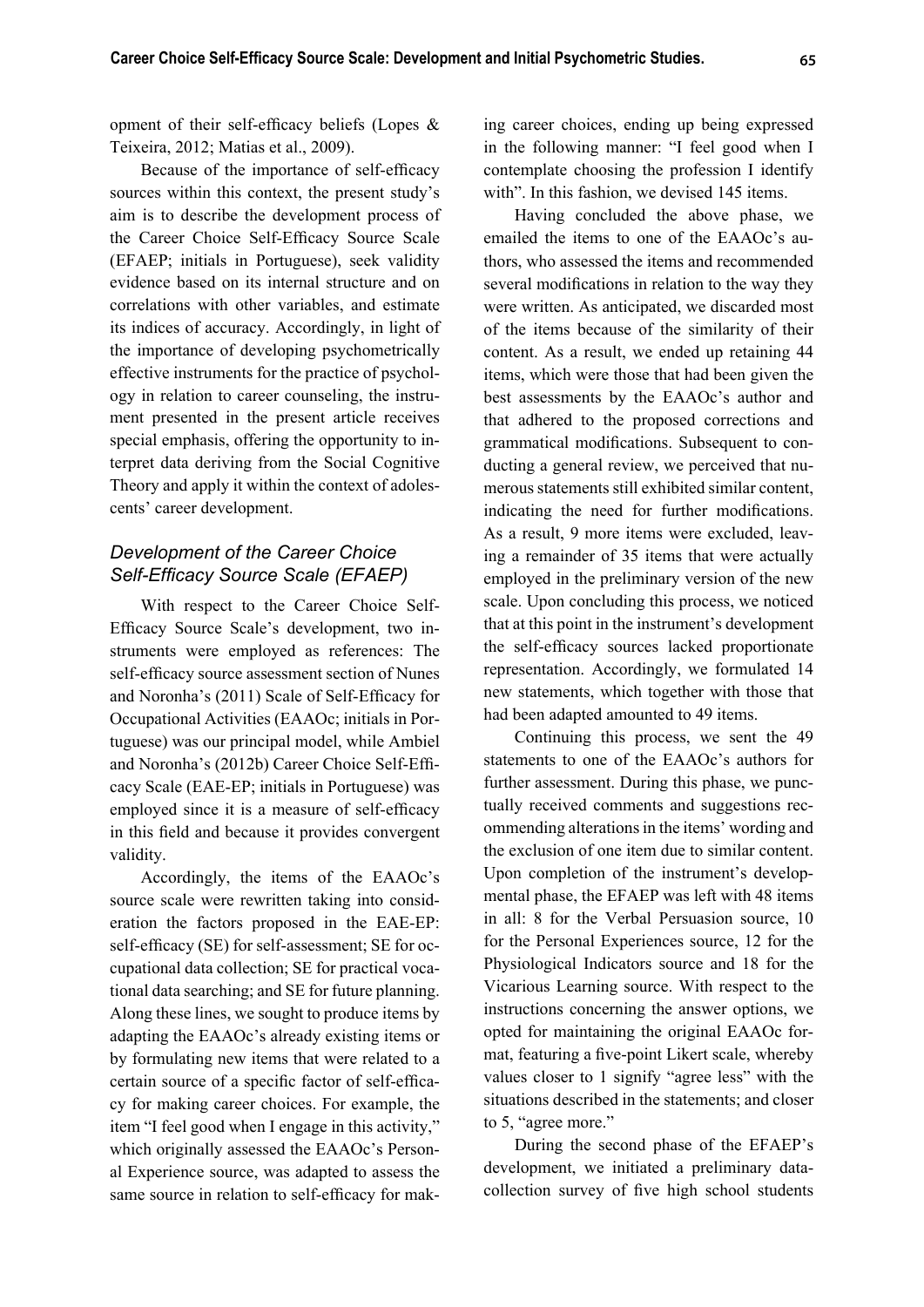who had submitted informed consent forms signed by their parents/guardians. The survey was administered individually, at various locations. The participants were requested to answer the questionnaire and fill out a form aimed at assessing their comprehension of the instrument's instructions and items.

Most of the students had no problem understanding the items, and only one stressed the need to improve the instructions concerning the answer options. Upon the pilot survey's conclusion and in light of this student's suggestion, the scale underwent a second revision, whereby the instructions regarding the answer options were modified to ease comprehension, ending up with the following wording: *Values close to 1 mean that you* "*slightly agree*" *with the situations described in the statements and close to 5 that you "considerably agree*." In this manner, the instrument's developmental phase came to an end and the data collection phase began, seeking other evidence of validity and accuracy.

#### **Method**

#### *Participants*

The sample was made up of 388 students (61.6% female, 38.4% male) from 14 to19 years of age  $(M = 15.9, SD = 1.0)$ . The students came from two public schools [a technical school (*n* = 92) and an ordinary high school  $(n = 66)$ ], a private school ( $n = 56$ ), an SESI school ( $n = 67$ ) and an association of young apprentices  $(n = 107)$ . All of these educational institutions are located in three cities in the interior of the state of São Paulo.

#### *Instruments*

The Career Choice Self-Efficacy Source Scale (EFAEP) is made up of 48 items for evaluating high school students' self-efficacy information sources, which are employed to develop or strengthen beliefs in self-efficacy to engage in activities involving career choices. Examples of the scale's items as well as the analyses that were made using the instrument are presented in the "Results" section below. The answer options are in the form of a five-point Likert scale, whereby values close to 1 signify that the respondent "slightly agrees" with the situations described in the statements, and values close to 5 signify "considerably agrees."

Developed by Ambiel and Noronha (2012b), the Career Choice Self-Efficacy Scale (EAE-EP) was also employed. Its purpose is to assess people's beliefs as to their ability to engage in career decision-making tasks. It is composed of 47 items that are distributed among four selfefficacy factors (self-assessment, occupational data collection, practical vocational information searching, and future planning), plus the overall score. The answer options are in the form of a 4-point Likert scale that assesses the intensity of the respondents' self-efficacy beliefs, ranging between 1 ("slight") and 4 ("considerable"). The instrument's factor structure was obtained via factor analysis. It exhibited relatively high accuracy, with a Cronbach's alpha coefficient ranging from 0.79 to 0.88 for the factors and 0.94 for the overall score. In the present study, the alphas varied between 0.75 and 0.86 for the factors and 0.92 for the overall score.

### *Data Collection Procedures*

Data collection was conducted on days and in time slots times that were previously scheduled with the schools. Only students who submitted an informed consent form signed by their parents/guardians (or by the students themselves when over 18) participated in the survey. The EFAEP was administered first, followed by the EAE-EP. The participants took an average of approximately 30 minutes to answer the questionnaires.

#### *Data Analysis Procedures*

The data were tabulated in a spreadsheet and analyzed via IBM SPSS Statistics 20 software. Cases of missing data in the database did not interfere with the analyses, and there was thus no need to exclude participants. Initially, principal component analysis was conducted in order to check the EFAEP's internal structure. To do this, parallel analysis was employed so as to ascertain the number of items to be retained in the components.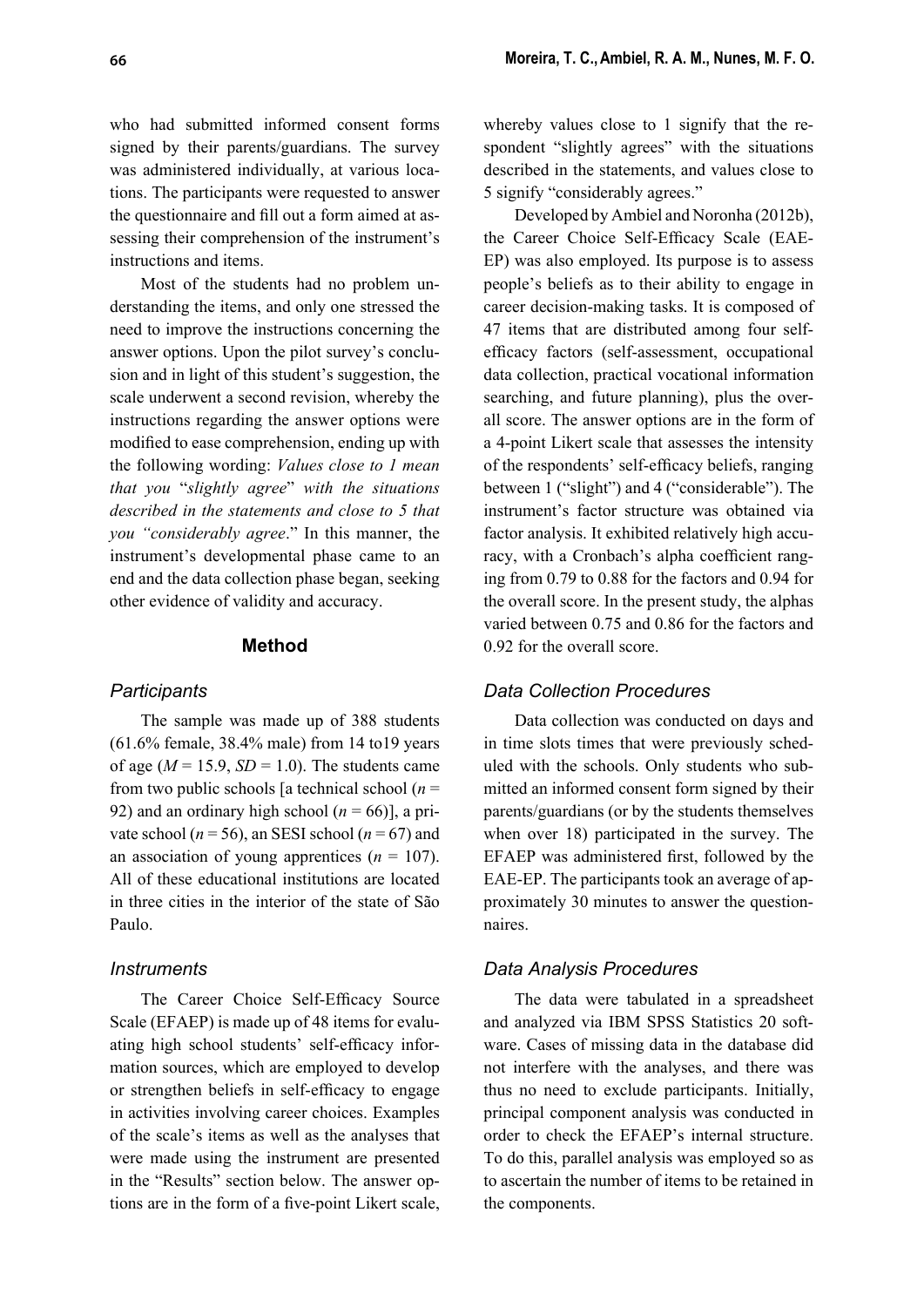Parallel analysis consists of a simulation of random matrices that are run hundreds or thousands of times, with the same number of variables and subjects as the real database. The random and real eigenvalues are then compared, retaining the real eigenvalues that are greater than 1 and less than the random eigenvalues obtained (Damásio, 2012). In the present study, parallel analysis was performed using the Parallel Engines web site (Patil, Singh, Mishra, & Donovan, 2007), employing 1000 matrices and a 95% confidence interval. The factors' internal consistency was also checked via Cronbach's alpha. Aiming at assessing the correlations between the instruments, we employed the Pearson correlation coefficient  $(r)$ , with correction for attenuation due to the instruments' measurement errors by way of the Spearman-Brown adjustment, as recommended by Cohen and Cohen (1983).

#### *Ethical Procedures*

At the outset, we contacted the educational institutions to request the students' participation in the present study. Subsequent to receiving authorization from the schools, the project was submitted to the Research Ethics Committee for approval. Furthermore, throughout the course of data collection, we complied with all of the ethical safeguards required for research involving human beings.

#### **Results**

Principal component analysis of the EFAEP was conducted using direct oblimin rotation, which produced a KMO of 0.86 and a significant Bartlett's Test of Sphericity result (*p*<.001). Factorization of the set of items with the possibility of up to 13 components with eigenvalues greater than 1 was also indicated (Kaiser criterion). By way of parallel analysis, we identified the possibility of extracting up to seven factors. Nonetheless, based on the literature concerning selfefficacy sources, we opted for forcing a structure with up to four factors, obtaining a total of 37% of the explained variance. The criterion for retaining items was to retain those with a factor

loading of 0.30 or higher. As a result, 7 of the 48 items were excluded.

The four-factor structure ended up with the following configuration: Factor 1 consisted of 12 items, most of which were statements related to the Verbal Persuasion source, although three of the items encompassed content that was different from the content proposed for that source. Factor 2 ended up with 9 items, part of which involved content related to the Vicarious Experiences source, while the other part encompassed content associated with the Physiological Indicators source. Since it contained various problematic items (i.e. ambiguously worded items), it was not possible to identify the self-efficacy information source to which such items actually belonged. Factor 3 ended up being made up of 10 items related to the Vicarious Learning selfefficacy source. Lastly, Factor 4 finished up with 10 items related to the Personal Experiences source. In this structure of up to four factors, we identified two components containing problematical groups of items, due to the fact that they mix items of more than one factor. Factor 1 contained three items unrelated to the source that was being represented, and Factor 2 mixed items related to two self-efficacy sources.

Subsequent to reviewing the literature concerning self-efficacy belief sources and analyzing the scale's items, we observed that the items we formulated to address the Physiological Indicators source were written principally taking into consideration emotional issues related to career choices, without also considering the physiological issues. It is worth stressing that the Physiological Indicators self-efficacy source corresponds to the assessment individuals make concerning their self-confidence to perform a certain activity, based on the information furnished by their physiological and emotional state (Nunes, 2008).The instrument was thus unable to gather together items that satisfactorily represent the Physiological Indicators source to the extent of representing one specific factor.

Due to the problems detected in the fourfactor structure, we performed another principal component analysis, prior to which we excluded the 12 items that exhibited problems in relation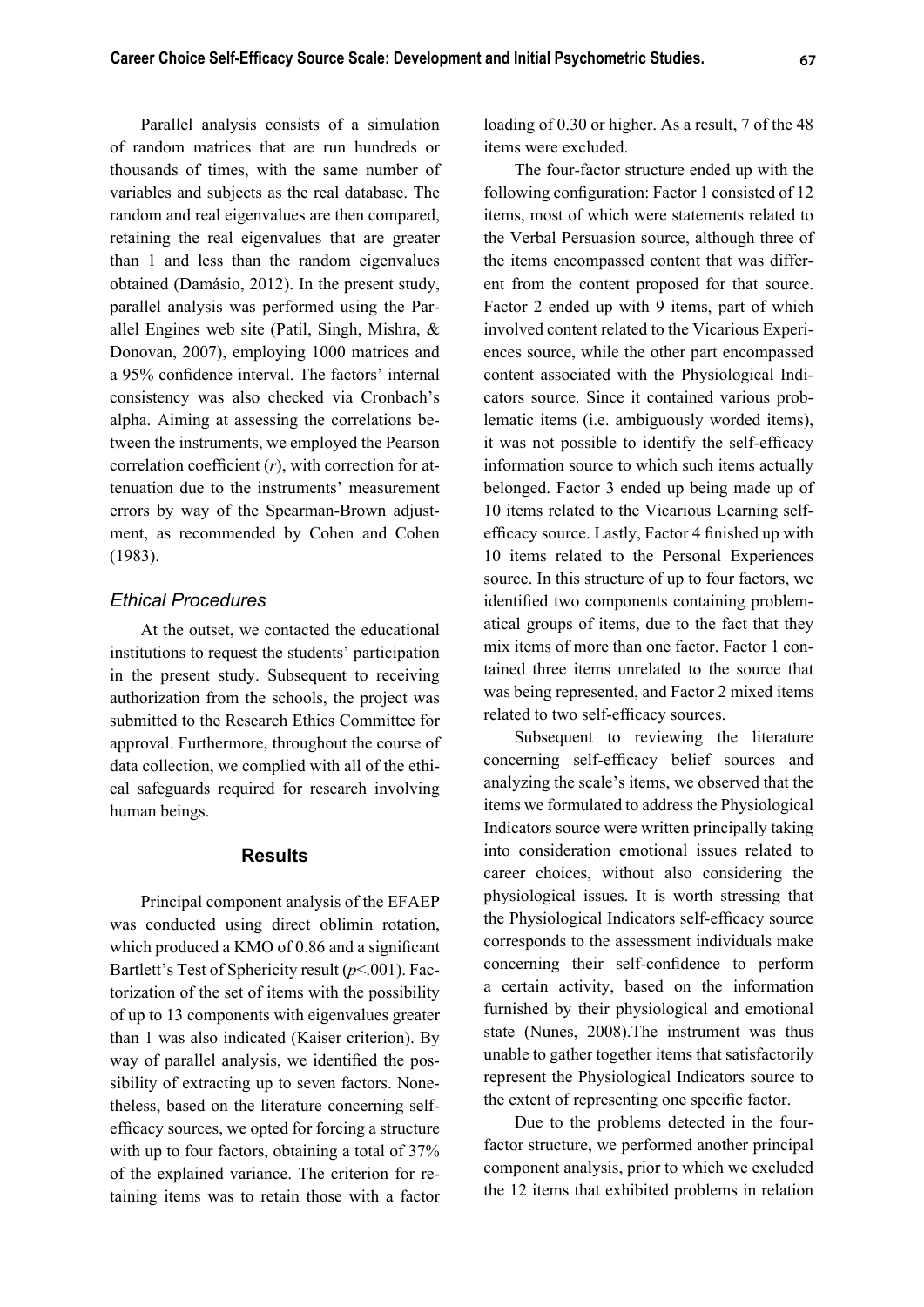(factor loading greater than 0.30). We also tested a two-factor structure. Nonetheless, the threefactor structure exhibited a better fit, from both a psychometric and theoretical standpoint. With the three-factor structure, we excluded 11 more items because they did not obtain the stipulated factor loading, resulting in a final total of 23 excluded items and 25 retained items, as shown in Table 1.

**Table 1**

**Grouping of EFAEP Items in the Factors – Three-Factor Structure**

|    |                                                                                                          |      | Factors        |                |  |  |
|----|----------------------------------------------------------------------------------------------------------|------|----------------|----------------|--|--|
|    | Items                                                                                                    | 1    | $\overline{2}$ | $\mathfrak{Z}$ |  |  |
| 47 | I feel enthusiastic when I accompany the daily routine of a professional<br>from the field I like.       | 0.69 |                |                |  |  |
| 45 | I notice that students taking courses that interest me have characteristics<br>similar to mine.          | 0.64 |                |                |  |  |
| 10 | I feel happy when I visit a company that operates in the field I want to work in.                        | 0.64 |                |                |  |  |
| 23 | Attending lectures about the field I want to work in makes me happy.                                     | 0.59 |                |                |  |  |
| 34 | I perceive that I have skills similar to those of professionals in the field I like.                     | 0.55 |                |                |  |  |
| 29 | I feel accomplished when performing an activity similar to the profession<br>I want to choose.           | 0.54 |                |                |  |  |
| 35 | I usually observe the field's professionals in order to learn about what they do.                        | 0.45 |                |                |  |  |
| 37 | Getting acquainted with the work performed by a professional I admire<br>motivates me.                   | 0.44 |                |                |  |  |
| 22 | I've noticed that professionals in the field I'm interested in have opinions<br>I identify with.         | 0.39 |                |                |  |  |
| 46 | I generally get praised for the way I plan my future.                                                    |      | 0.85           |                |  |  |
| 30 | My family usually says it's proud of the way I'm concerned about my future.                              |      | 0.79           |                |  |  |
| 13 | I get praised for the way I seek to plan my professional future.                                         |      | 0.76           |                |  |  |
| 5  | I'm usually praised for the way I research courses and professions.                                      |      | 0.58           |                |  |  |
| 2  | People generally say I know a lot about courses and professions.                                         |      | 0.58           |                |  |  |
| 11 | People say I'm creative in the way I get informed about professions.                                     |      | 0.54           |                |  |  |
| 18 | My colleagues admire the way I defend my choice.                                                         |      | 0.38           |                |  |  |
| 44 | I know how to get information about how much a professional can earn.                                    |      |                | 0.69           |  |  |
| 25 | I feel motivated when I take stock of the return this profession can offer me.                           |      |                | 0.62           |  |  |
| 40 | I feel at ease when I think about the financial return the profession I'm<br>interested in can offer me. |      |                | 0.62           |  |  |
| 4  | I'm familiar with the financial return that the profession I like can offer me.                          |      |                | 0.56           |  |  |
| 9  | I'm familiar with the ways I can get information about courses and careers.                              |      |                | 0.53           |  |  |
| 17 | I have in-depth knowledge about what a given profession's area of work is like.                          |      |                | 0.41           |  |  |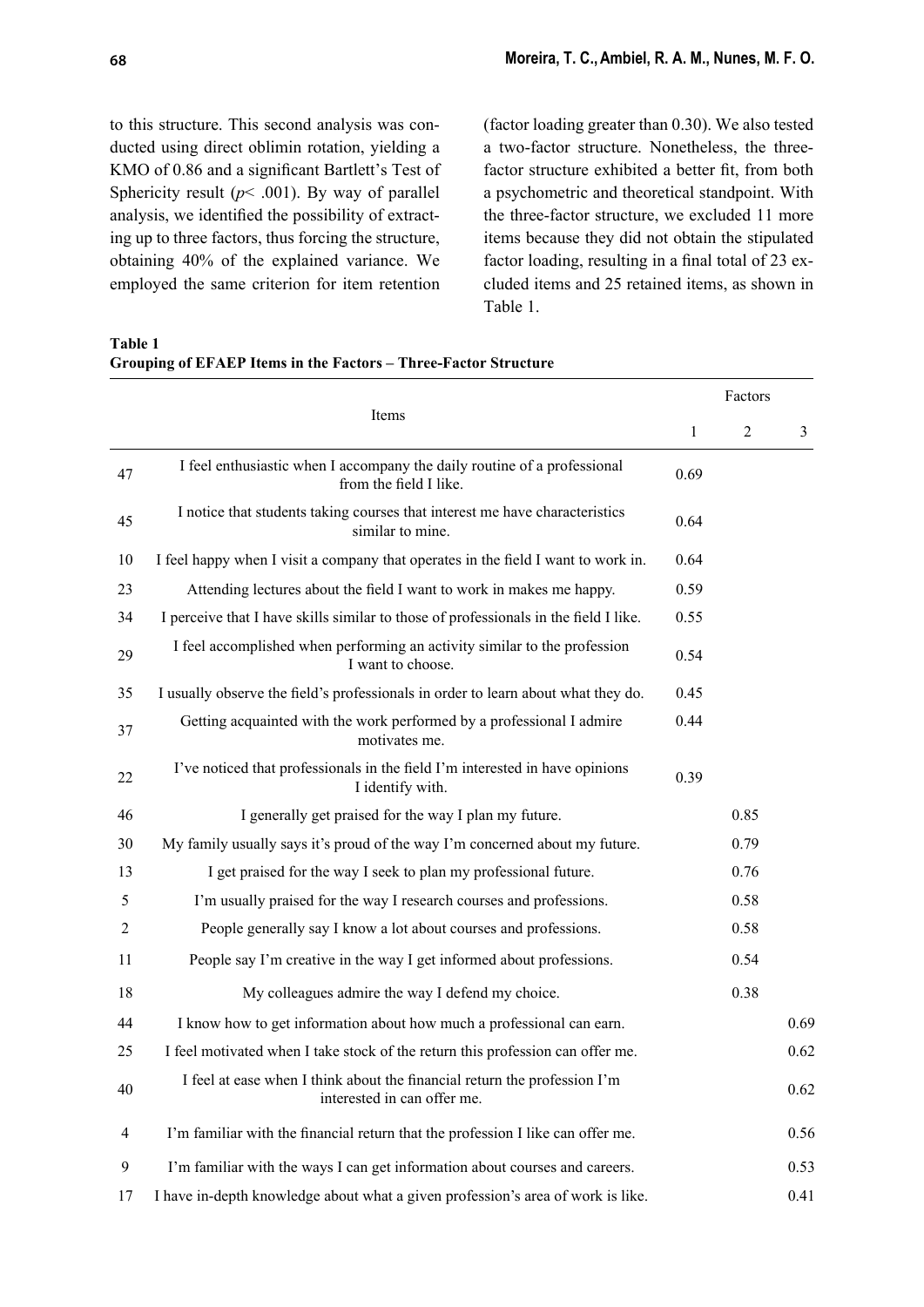| 31               | Using a computer has made it easier for me to find information about<br>undergraduate courses.   |      |      | 0.41 |
|------------------|--------------------------------------------------------------------------------------------------|------|------|------|
| 12               | I have in-depth knowledge about the skills I need to have in order to take<br>the course I like. |      |      | 0.31 |
| 42               | I find it easy to deal with new information about courses and careers.                           |      |      | 0.30 |
| Number of items  |                                                                                                  | 9    | 7    | 9    |
| Cronbach's alpha |                                                                                                  | 0.80 | 0.81 | 0.73 |

Factor 1was designated to receive items representing the Vicarious Learning self-efficacy information source, with a total of 9 items and a Cronbach's alpha of 0.80. In this factor, however, one observes four items that were developed to specifically represent the Vicarious Learning source and five items designed to represent the Physiological Indicators source. Nonetheless, despite the fact that there are more items pertaining to the latter source, one notes that they contain ambiguous content and that their wording is more representative of the Vicarious Learning source. Meanwhile, Factor 2 retained items related to the Verbal Persuasion source, and they involve statements that were worded to specifically represent that source. This factor ended up with 7 items and exhibited a consistency of 0.81.

Lastly, Factor 3 consisted of 9 items related to the Personal Experiences source, yielding an alpha of 0.73. Most of this factor's items were designed to represent the Personal Experiences source, although it also contains two items written for the Physiological Indicators source and one item developed for the Vicarious Learning source. With this structure, the Career Choice Self-Efficacy Source Scale was able to satisfactorily represent three sources of self-efficacy for making career choices.

Aiming at obtaining validity evidence based on correlations with other variables, subsequent to performing factor analysis of the EFAEP we checked for correlations between the EFAEP's factors and the EAE-EP's factors. In this case, the correlations were attenuated, controlling the effect of both instruments' measurement errors. The resulting coefficients are displayed in Table 2.

| Table 2                                                             |  |
|---------------------------------------------------------------------|--|
| Attenuated Correlations between the Factors of the EFAEP and EAE-EP |  |

| Self-efficacy sources |   | Self-assessment<br>self-efficacy | Occupational<br>data collection<br>self-efficacy | Practical vocational<br>data searching<br>self-efficacy | Future planning<br>self-efficacy |
|-----------------------|---|----------------------------------|--------------------------------------------------|---------------------------------------------------------|----------------------------------|
| Vicarious Learning    | r | $0.59*$                          | $0.46*$                                          | $0.63*$                                                 | $0.32*$                          |
| Verbal Persuasion     | r | $0.55*$                          | $0.55*$                                          | $0.44*$                                                 | $0.31*$                          |
| Personal Experience   | r | $0.47*$                          | $0.56*$                                          | $0.34*$                                                 | $0.66*$                          |

\**p* ≤ .001.

One observes that all of the correlations are both positive and significant, with magnitudes ranging from low to moderate, according to Dancey and Reidy's (2006) specifications. Standing out among these correlations are those with the highest magnitudes, which can be observed between the Vicarious Learning source and the factors associated with *practical vocational data searching self-efficacy*  $(r =$ 0.63) and *self-evaluation* self-efficacy  $(r = 0.59)$ ,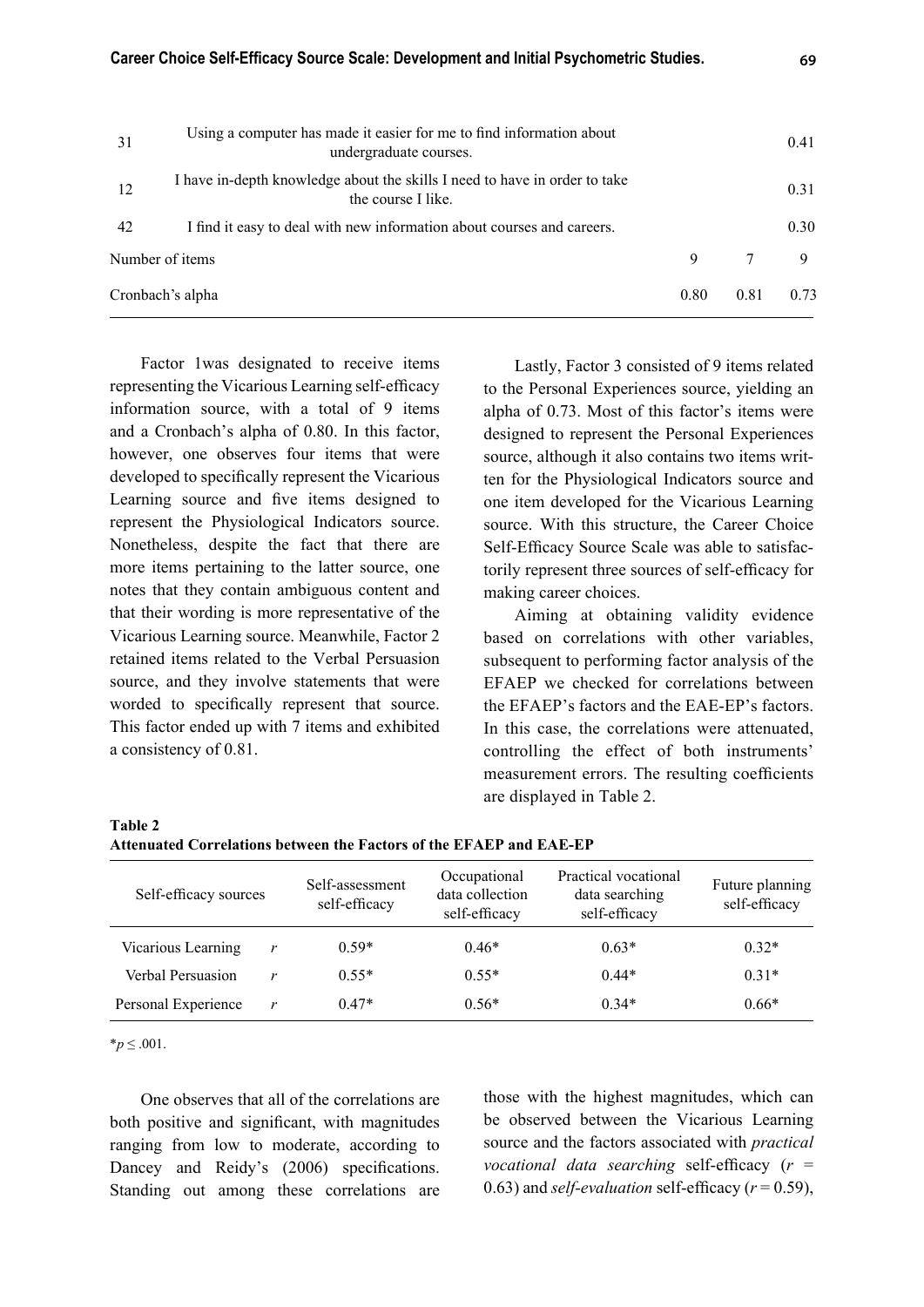and between the Personal Experiences source and the *future planning* self-efficacy factor  $(r =$ 0.66).

### **Discussion**

Making a career choice is a complex moment in an adolescent's life, involving various variables that influence his/her decision. At this point in life, psychology, through the career counseling process, offers young people several tools that can help them clear up their doubts and organize the information they receive (Noronha & Ambiel, 2006). It is within this context that assessing self-efficacy and its sources becomes relevant since it offers adolescents an analysis of the activities they believe they do well and promotes expectations of positive results (Lent et al., 1994). In light of the foregoing, the present study aimed to describe the development process of the Career Choice Self-Efficacy Source Scale (EFAEP), an instrument that makes it possible to assess the self-efficacy information sources that are employed in the formation and strengthening or weakening of adolescents' self-efficacy beliefs.

While developing the EFAEP, we sought to devise items that would make it possible to assess all four self-efficacy sources, based on Bandura's (1997) research. One of the instruments that were employed as references for the EFAEP's development is the current version of the EAAOc, which consists of two factors for assessing self-efficacy information sources. One of the factors focuses on vicarious experiences (vicarious learning) alone; and the other factor, on the genuine experiences that people undergo, relating to the personal experiences, verbal persuasion and physiological indicators sources (Nunes & Noronha, 2011). The other instrument we employed as a reference for measuring career choice self-efficacy provided a basis for the EFAEP's items in this area of career development. The items' development process focused on the specific moment of choosing an undergraduate program or profession.

With respect to the principal component analyses of the EFAEP, we observed that it was unfeasible to group the items into four factors, which would be the standard procedure according to the theory concerning self-efficacy sources (Bandura, 1997). The chief reason for such incompatibility with the theory relates to the way the items were worded to focus on the Physiological Indicators source. According to Pajares (2002), based on their emotional and physiological states, individuals can assess their ability to engage in a certain activity. Subsequent to conducting a theoretical review, we perceived that this item's source did not take into consideration the individual's physiological state at the time of making a career choice, focusing chiefly on the individual's emotional state. It is worth emphasizing that this self-efficacy source involves both emotional and physiological states. The most frequent reactions, such as stress, tachycardia and sweating, can manifest themselves in various situations, and the degree to which they are manifested is considered an indication of ability.

Due to the fact that the items did not address such issues, it was not possible for us to achieve our goal of assessing the self-efficacy sources in terms of all four factors. We also did not come across the four-factor structure in other studies, such as the study conducted by Nunes and Noronha (2008, 2011), which first presented a three-factor structure for the EAAOc and, subsequently, a two-factor structure. Similarly, studies conducted by Anderson and Betz (2001) and by Gainor and Lent (1998) also evidenced different structures.

Furthermore, there was a tendency towards grouping together items related to both the Vicarious Learning source and the Physiological Indicators source, which can be observed in both the initial, four-factor structure and the subsequent, three-factor structure we adopted for the instrument. This can be attributed to the manner in which the items were worded: To a certain extent, their content was ambiguous, and they were thus capable of being interpreted as items that relate to both of these self-efficacy sources. In the three-factor structure that we adopted, it became even more evident that the statements formulated for the Physiological Indicators source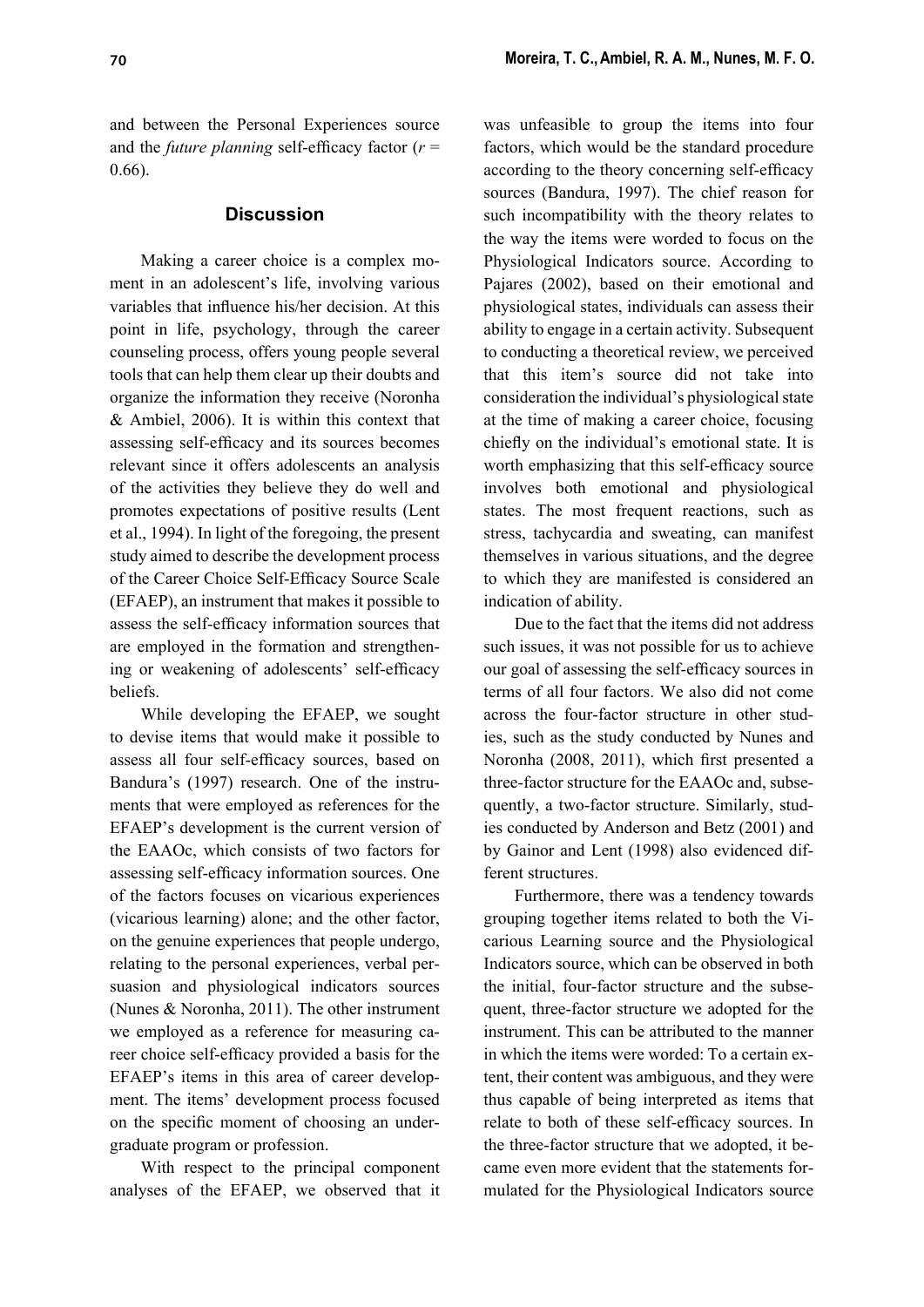were ambiguous and that they related more to the Vicarious Learning source than to the Physiological Indicators source, an observation that was essential to determining that EFAEP Factor 1 is aimed at assessing the Vicarious Learning source.

One observes that the EFAEP's third factor, which represents the Personal Experiences source of self-efficacy information, contains items related to the individual's prior futureplanning endeavors, such as choosing an undergraduate course or a profession and its financial benefits. Such content concerning career choice self-efficacy corroborates the data that is assessed by the EAE-EP, which has a specific factor for assessing future planning focused on financial issues (Ambiel & Noronha, 2012b).

In fact, the results also demonstrate that several modifications are required in order to make the best use of the scale, principally with respect to the revision of existing items and formulation of new items and the performance of an analysis by judges. Even so, excluding the items that did not function properly within this structure, one observes that the factors exhibit both a proportionate distribution of items and theoretical coherence, providing equilibrium for the assessment of the sources and yielding validity evidence based on a favorable internal structure. From a psychometric standpoint, the scale displays good internal reliability adjustments, with only one of the three components exhibiting an adjustment lower than 0.80 (Prieto & Muñiz, 2000).

Based on the correlations identified between the EFAEP and EAE-EP's factors, we also examined the relationship between the constructs, which is consistent with the theory concerning self-efficacy sources and beliefs. Furthermore, the highest values corroborate the more specific relationship between the factors, as one observes between the Vicarious Learning source and the *practical vocational data searching* self-efficacy factor, both of which involve observing other people and gathering, from other individuals, information that aids career decision making. Similarly, one observes a correlation between the Personal Experiences source and the *future* 

*planning* self-efficacy factor, whose items, as afore mentioned, focus on issues related to a future career, focusing especially on financial considerations. With such correlations as a starting point, we also obtained validity evidence based on correlations with external variables.

### **Final Considerations**

In the field of psychological evaluation, and especially in relation to career counseling, there is an increasing need for the development of assessment instruments with acceptable psychometric properties. The present study strove to satisfy this need, so that in the long term the EFAEP will become available for psychologists' professional use. Furthermore, this study also contributes to the dissemination of information concerning self-efficacy and its sources as applied to career counseling within the Brazilian context, an area that is still insufficiently studied by researchers.

The presentation of this instrument is also relevant to there search field because it furnishes a tool for testing the SCCT's theoretical hypotheses, such as testing self-efficacy information sources' predictive capacity in relation to career self-efficacy beliefs. With respect to the scale's importance to psychological assessment, the awareness and study of the information sources that young people draw on to form their self-efficacy beliefs is relevant since it is a way of helping such people at the critical moment of choosing an undergraduate course or a career.

Nonetheless, the EFAEP has its shortcomings, such as the fact that it does not possess a factor structure that clearly represents the four self-efficacy sources. This draw back could be due to the fact that the Physiological Indicators source does not prioritize physiological factors that can influence career choices. However, it could also be attributed to the ambiguousness of the items' wording. There is a tendency for the statements (which were initially written to represent the Physiological Indicators source) to be interpreted as items pertaining to the Vicarious Learning source since they are even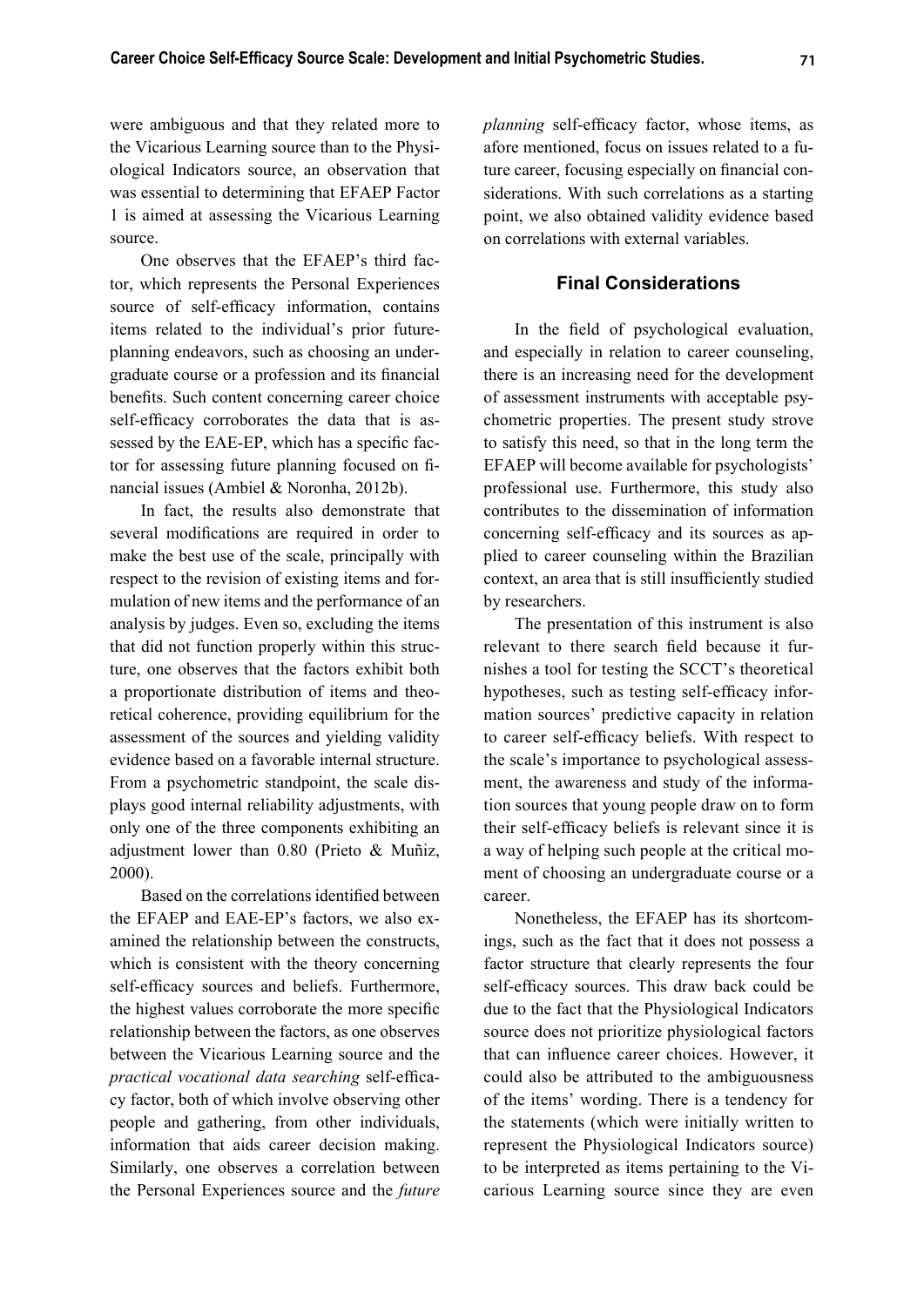more representative of this source. Even so, the factor structure adopted for the EFAEP still exhibits adjusted indices demonstrating accuracy and theoretical coherence, indicating that it enjoys evidence of validity based on the internal structure.

A further short coming of the study is that it surveyed students from only one region of Brazil, as well as the fact that it did not employ other methods for assessing the EFAEP's items, such as an analysis conducted by judges. In future studies involving this scale, we recommend revising its items and formulating new items, testing its psychometric properties, and administering it to students from other Brazilian states.

#### **References**

- Ahn, H. S., Usher, E. L., Butz, A., & Bong, M. (2016). Cultural differences in the understanding of modeling and feedback as sources of selfefficacy information. British Journal of Educa*tional Psychology*, *86*(1), 112-136. doi:10.1111/ bjep.12093
- Ambiel, R. A. M., Noronha, A. P. P., & Carvalho, L. F. (2015). Analysis of the Professional Choice Self-Efficacy Scaleusing Rasch-Andrich rating scale model. *International Journal for Educational and Vocational Guidance, 15*(3), 205- 219. doi:10.1007/s10775-015-9293-7
- Ambiel, R. A. M., & Noronha, A. P. P. (2012a). Autoeficácia para escolha profissional: Teoria, pesquisas e avaliação. *Psicologia em Pesquisa, 6*(02), 171-178. doi:10.5327/Z1982- 12472012000200010
- Ambiel, R. A. M., & Noronha, A. P. P. (2012b). Escala de autoeficácia para escolha profis*sional*. *Manual Técnico*. São Paulo, SP: Casa do Psicólogo.
- Anderson, S. L., & Betz, N. E. (2001). Sources of social self-efficacy expectations: Their measurement and relation to career development. *Journal of Vocational Behavior, 58*(1), 198-117. doi:10.1006/jvbe.2000.1753
- Azzi, R. G., Vieira, D. A., Iaochite, R. T., Ferreira, L. C. M., & Guerreiro-Casanova, D. C. (2014). Crenças de eficácia pessoal e coletiva. In R. G. Azzi & D. A. Vieira (Eds.), *Crenças de eficácia*

*em contexto educativo* (pp. 15-40). São Paulo, SP: Casa do Psicólogo.

- Bandura, A. (1977). Self-efficacy: Toward a unifying theory of behavioral change. *Psychological Review, 84*(2), 191-215. doi:10.1037/0033- 295X.84.2.191
- Bandura, A. (1997). *Self-efficacy: The exercise of control*. New York: W. H. Freeman and Company.
- Bandura, A. (2008). A teoria social cognitiva na perspectiva da agência. In A. Bandura, R. G. Azzi, & S. A. J. Polydoro (Eds.), *Teoria social cognitiva, conceitos básicos* **(pp. 69-96).** Porto Alegre, RS: Artmed.
- Bandura, A. (2009). Cultivate self-efficacy for personal and organizational effectiveness. In E. A. Locke (Ed.)*, Handbook of principles of organization behavior* (2nd ed., pp. 179-200). New York: Wiley.
- Betz, N. E., & Luzzo, D. A. (1996). Career assessment and the career decision-making self-efficacy scale. *Journal of Career Assessment, 4*(4), 413-428. doi:10.1177/106907279600400405
- Britner, S. L., & Pajares, F. (2006). Sources of science self-efficacy beliefs of middle school students. *Journal of Research in Science Teaching, 43*(5), 485-499. doi:10.1002/tea.20131
- Cohen, J., & Cohen, P. (1983). *Applied multiple regression/correlation analysis for the behavioral sciences* (2nd ed.). Hillsdale, NJ: Erlbaum.
- Damásio, B. F. (2012). Uso da análise fatorial exploratória em psicologia. *Avaliação Psicológica*, *11*(2), 213-228. Retrieved from http://pepsic.bvsalud.org/scielo.php?script=sci\_arttext&p id=S1677-04712012000200007
- Dancey, C. P., & Reidy, J. (2006). *Estatística sem matemática para psicologia: Usando SPSS para Windows.* Porto Alegre, RS: Artmed.
- Gainor, K. A., & Lent, R. (1998). Social cognitive expectations and racial identity attitudes in predicting the math choice intentions of Black college students. *Journal of Counseling Psychology, 45*(4), 400-413. doi:10.1037/0022- 0167.45.4.403
- Hacket, G., & Betz, N. E.  $(1981)$ . A self-efficacy approach to the career development of women. *Journal of Vocational Behavior, 18*, 326-336. doi:10.1016/0001-8791(81)90019-1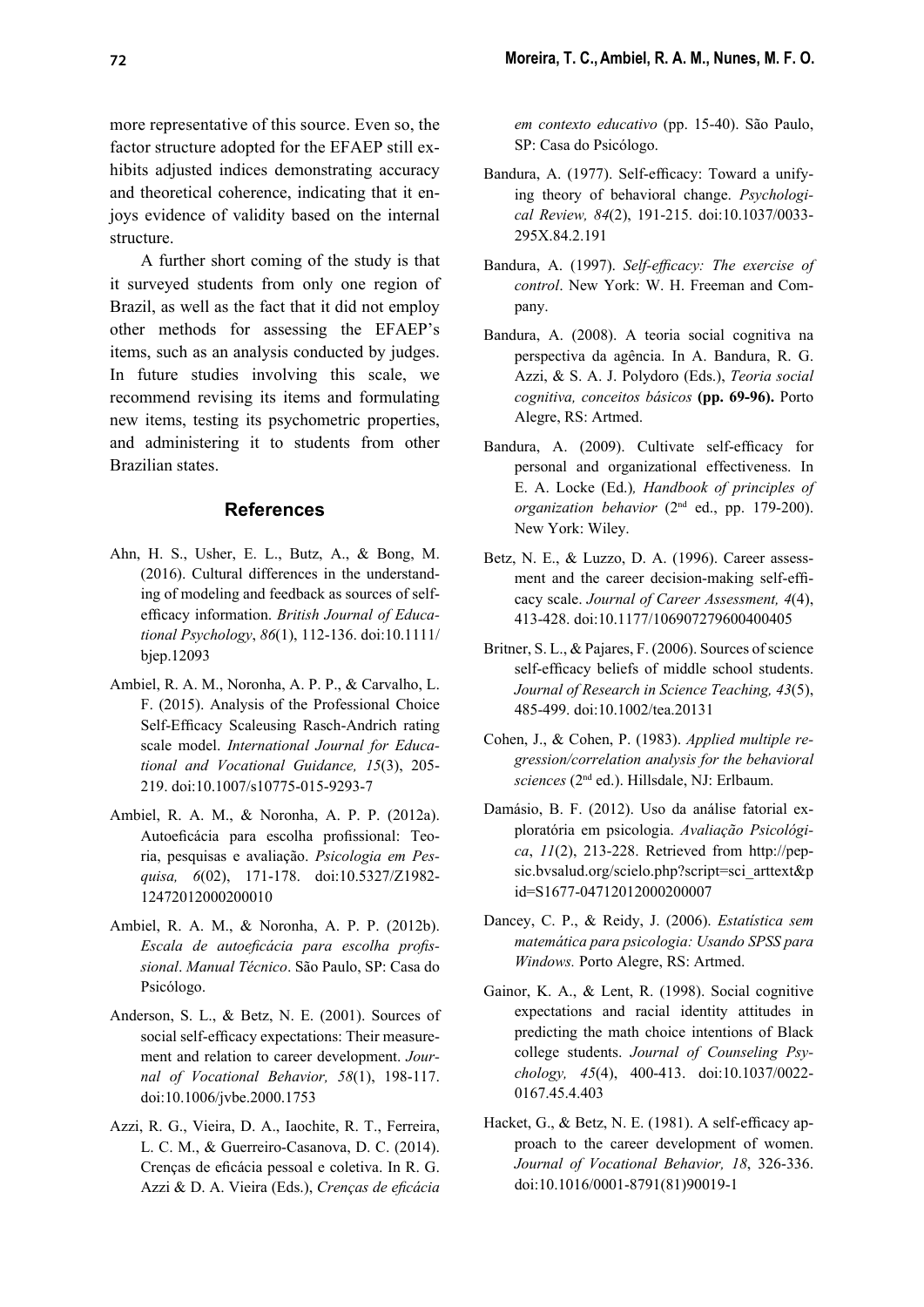- Hampton, N. Z., & Mason, E. (2003). Learning disabilities, gender, sources of efficacy, selfefficacy beliefs, and academic achievement in high school students. *Journal of School Psychology*, *41*, 101-112. doi:10.1016/S0022- 4405(03)00028-1
- Iaochite, R. T., & Azzi, R. G. (2012). Escala de fontes de autoeficácia docente: Estudo exploratório com professores de educação física. *Psicologia Argumento, 30*(71), 659-669. doi:10.7213/psicol.argum.7472
- Joët, G., Bressoux, P., & Usher, E. L. (2011). Sources of self-efficacy: An investigation of elementary school students in France. *Journal of Educational Psychology, 103*(3), 649-663. doi:10.1037/ a0024048
- Lent, R. W., Brow, S. D., & Hackett, G. (1994). Towards a unifying social cognitive theory of career and academic interests, choice and performance. *Journal of Vocational Behavior*, *45*(1), 79-122. doi: https://doi.org/10.1006/jvbe.1994.1027
- Lent, R. W., Lopez, F. G., Brown, S. D., & Gore, P. A. (1996). Latent structure of the sources of mathematics self-efficacy. *Journal of Vocational Behavior, 49*, 292-308. doi:10.1006/ jvbe.1996.0045
- Lopes, A. R., & Teixeira, M. O. (2012). Projetos de carreira, autoeficácia e sucesso escolar em ambiente multicultural. *Revista Brasileira de Orien*tação Profissional, 13(1), 7-14. Retrieved from http://pepsic.bvsalud.org/scielo.php?script=sci\_ arttext&pid=S1679-33902012000100003
- Matias, T. S., Rolim, M. K. S. B., Kretzer, F. L., Schmoelz, C. P., Vasconcellos, D. I. C., & Andrade, A. (2009). Estilo de vida, nível habitual de atividade física e percepção de autoeficácia de adolescentes. *Revista da Educação Física, 20*(2), 235-243. Retrieved from http://periodicos.uem.br/ojs/index.php/RevEducFis/article/ view/6413
- Noronha, A. P. P., & Ambiel, R. A. M. (2006). Orientação profissional e vocacional: Análise da produção científica. *Psico-USF*, 11(1), 75-84. Retrieved from http://www.scielo.br/pdf/pusf/ v11n1/v11n1a09
- Nunes, M. F. O. (2008). Funcionamento e desenvolvimento das crenças de auto-eficácia: Uma revisão. *Revista Brasileira de Orientação Profissional*, 9(1), 29-42. Retrieved from http://pep-

sic.bvsalud.org/scielo.php?script=sci\_arttext&p id=S1679-33902008000100004

- Nunes, M. F. O., & Noronha, A. P. P. (2008). Escala de auto-eficácia para atividades ocupacionais: Construção e estudos exploratórios. *Paidéia* (Ribeirão Preto)*, 18*(39), 11-124. doi:10.1590/ S0103-863X2008000100011
- Nunes, M. F. O., & Noronha, A. P. P. (2011). Escala de Autoeficácia para Atividades Ocupacionais: Estudo da estrutura interna e precisão. *Avaliação Psicológica, 10*(1), 25-40. Retrieved from http:// pepsic.bvsalud.org/scielo.php?script=sci\_arttext &pid=S1677-04712011000100004
- Pajares, F. (2002). *Overview of social cognitive theory and of self-efficacy*. Retrieved from http:// www.emory.edu/EDUCATION/mfp/eff.html
- Pajares, F., Johnson, M. J., & Usher, E. L. (2007). Sources of writing self-efficacy beliefs of elementary, middle and high school students. *Research in the Teaching of English*, *42*(1), 104-120. Retrieved from http://sites.education. uky.edu/motivation/files/2013/08/PajaresJohnsonUsherRTE2007.pdf
- Pajares, F., & Olaz, F. (2008). Teoria social cognitiva e auto-eficácia: Uma visão geral. In A. Bandura, R. G. Azzi, & S. A. J. Polydoro (Eds.), *Teoria social cognitiva, conceitos básicos* **(pp. 97-114).**  Porto Alegre, RS: Artmed.
- Patil, V. H., Singh, S. N., Mishra, S., & Donavan, D. T. (2007). *Parallel Analysis engine to aid determining number of factors toretain* [Computer software]. Retrieved from http://ires. ku.edu/~smishra/parallelengine.htm
- Prieto, G., & Muñiz, J. (2000). Un modelo para evaluar la calida de los tests utilizados em España. *Papeles del Psicólogo, 77*, 1-10. Retrieved from http://www.papelesdelpsicologo.es/vernumero. asp?id=1102
- Taylor, K. M., & Betz, N. E. (1983). Applications of self-eficacy theory to the understanding and treatment of career indecision. *Journal of Vocational Behavior, 22*, 63-81. doi:10.1016/0001- 8791(83)90006-4
- Usher, E. L. (2009). Sources of middle school students' self-efficacy in mathematics: A qualitative investigation. *American Educational Research Journal, 46*(1), 275-314. doi:10.3102/0002831208324517